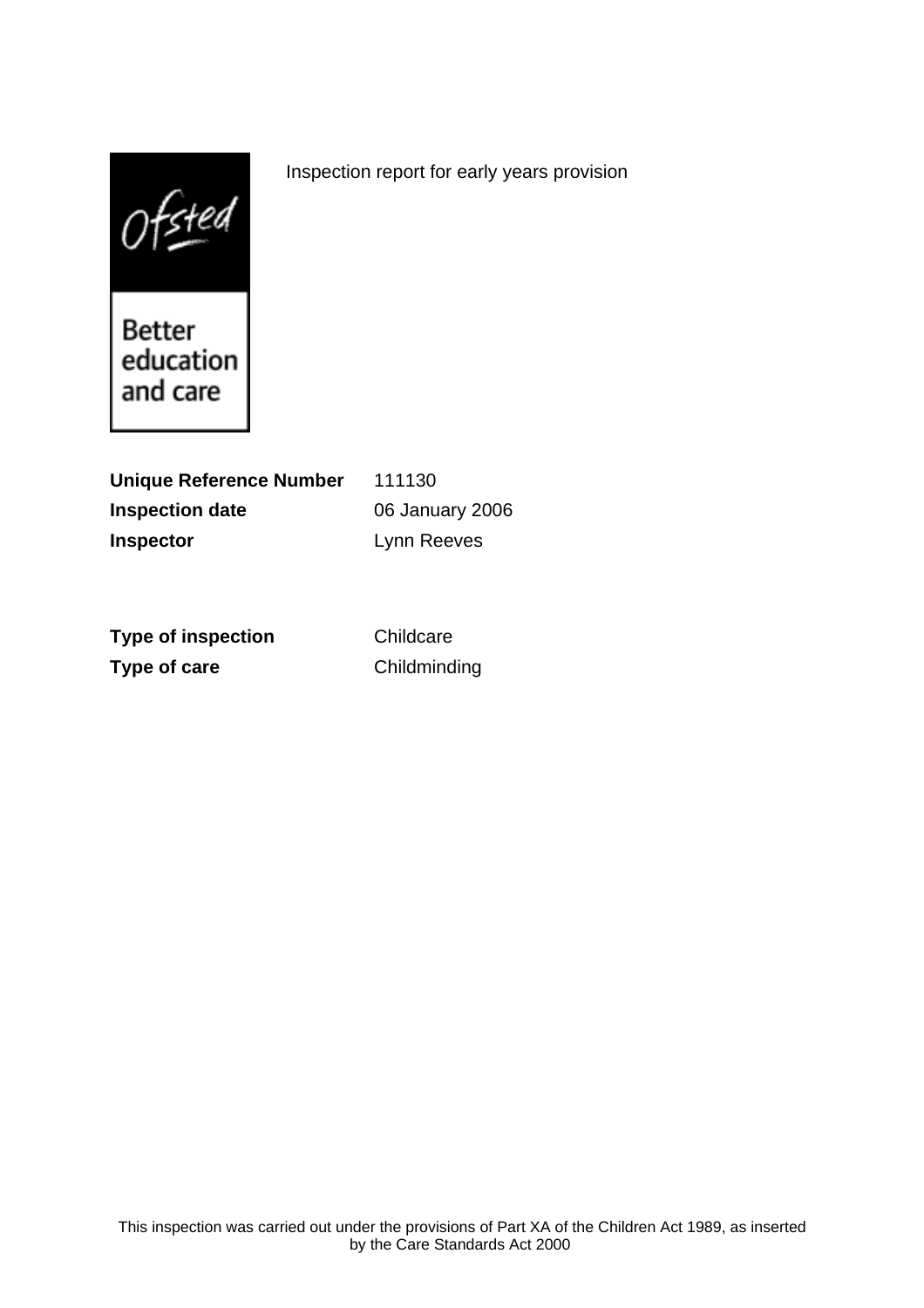### **ABOUT THIS INSPECTION**

The purpose of this inspection is to assure government, parents and the public of the quality of childcare and, if applicable, of nursery education. The inspection was carried out under Part XA Children Act 1989 as introduced by the Care Standards Act 2000 and, where nursery education is provided, under Schedule 26 of the School Standards and Framework Act 1998.

This report details the main strengths and any areas for improvement identified during the inspection. The judgements included in the report are made in relation to the outcomes for children set out in the Children Act 2004; the National Standards for under 8s day care and childminding; and, where nursery education is provided, the Curriculum guidance for the foundation stage.

The report includes information on any complaints about the childcare provision which Ofsted has received since the last inspection or registration or 1 April 2004 whichever is the later.

### **The key inspection judgements and what they mean**

Outstanding: this aspect of the provision is of exceptionally high quality Good: this aspect of the provision is strong Satisfactory: this aspect of the provision is sound Inadequate: this aspect of the provision is not good enough

For more information about early years inspections, please see the booklet Are you ready for your inspection? which is available from Ofsted's website: www.ofsted.gov.uk.

## **THE QUALITY AND STANDARDS OF THE CARE**

On the basis of the evidence collected on this inspection:

The quality and standards of the care are good. The registered person meets the National Standards for under 8s day care and childminding.

### **WHAT SORT OF SETTING IS IT?**

The childminder has been registered since 1990. She is registered to provide care for six children under 8 years and is currently minding four children aged under 8 years on a part and full time basis. She also cares for children aged over 8 years. The childminder lives with her two adult children in a residential area of Waterlooville, in Hampshire. The property is within walking distance of local shops, schools and parks. The ground floor rooms of the property are used for minding. The childminder is a member of the National Childminding Association. She has had experience of caring for children with special needs and children with English as an additional language. The childminder attends local toddler groups on a regular basis.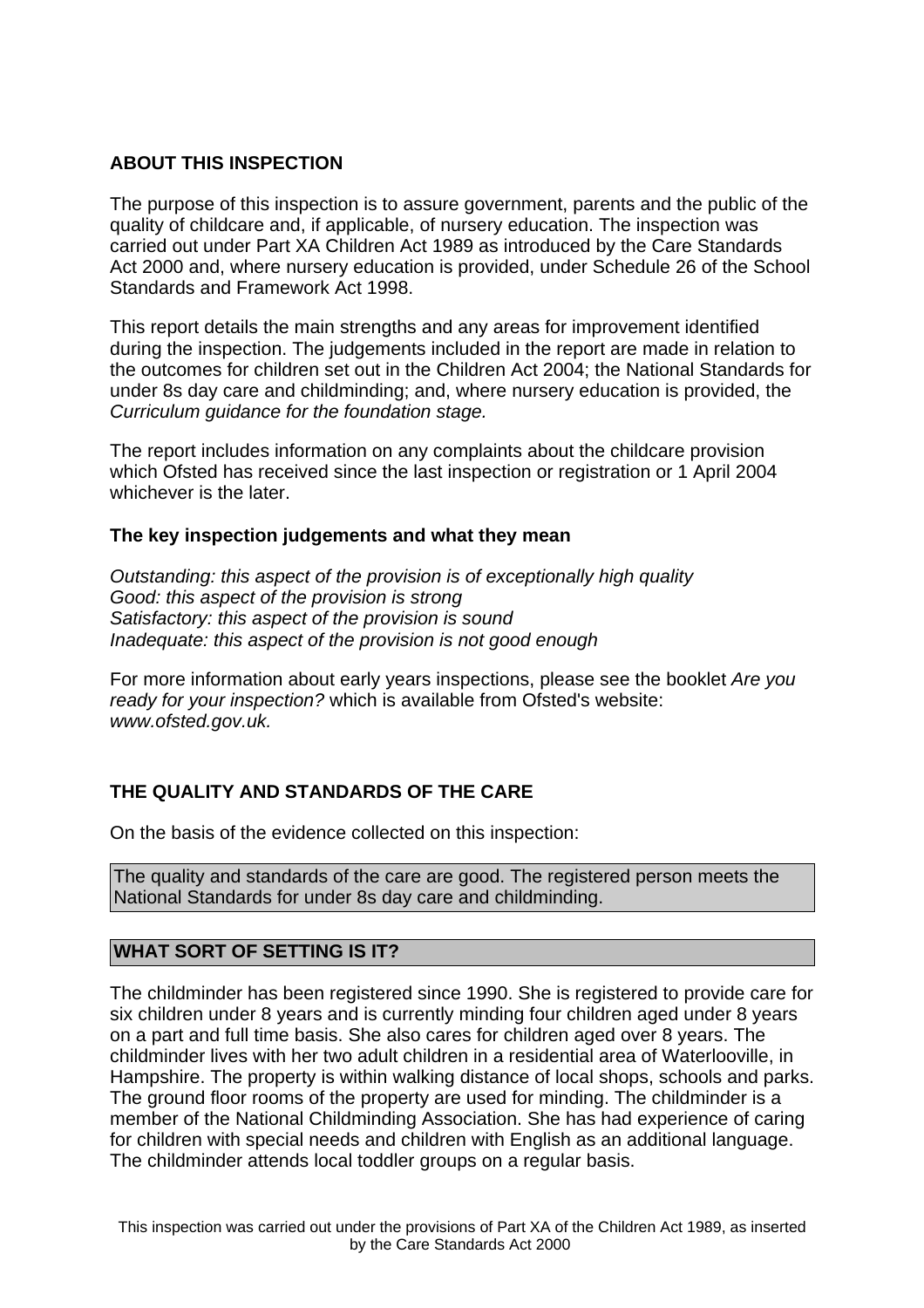# **THE EFFECTIVENESS OF THE PROVISION**

### **Helping children to be healthy**

The provision is good.

The children are cared for in a clean and well presented home, where they learn the importance of good hygiene procedures and personal care. They are beginning to understand why they need to wash their hands through discussion and routines; for example, before eating and after using the toilet to prevent the spread of germs. The childminder has effective hygiene procedures in place, to keep the children free from infection. There is a separate nappy changing area available with a nappy disposal unit and the childminder uses disposable gloves. She clean toys and play equipment on a regular basis; in addition, she does not accept in her care children who are ill, to prevent the others from being infected. Procedures are in place to record accidents and the administration of medication. However, the childminder has not an up to date first aid certificate in place, which means the children are not fully protected in the event of an accident.

The children enjoy a good range of activities, which contributes to their good health. They have access to outdoor play on a daily basis in the garden, where they develop control of their bodies as they play on scooters, kick footballs and ride the sit-on toys. They walk daily to school and go for walks to the park, where they benefit from fresh air and gentle exercise. The childminder has a very good understanding about appropriate types of activities and promotes a healthy lifestyle with exercise, diet, sleep, fresh air and healthy eating.

The children benefit from a well balanced and nourishing diet, as the childminder provides a range of healthy snacks and cooked meals. The children are beginning to understand what is good for them, as they discuss what they are eating and participate in an around the world day activity once a month. As part of this activity, they choose what they would like to eat to celebrate other cultures. Fresh drinking water and made up juices are always made up prior to the children's arrival, so they can help themselves. The childminder works closely with the parents, to ensure all the children receive a unique care package to meet their individual needs.

### **Protecting children from harm or neglect and helping them stay safe**

The provision is good.

The children are cared for in a welcoming, safe and secure environment, where risks have been identified and minimised. They are able to move freely, safely and independently around the home. Their artwork and colourful learning posters are displayed on the walls, offering the children a sense of pride and belonging. The childminder provides a very good range of toys and equipment, which are colourful, vibrant and clearly labelled, to enable the children to make their own choices. These are clean, well maintained and meet safety standards. The childminder keeps the children under close supervision and carefully monitors and supervises the children's choice of toys, to make sure they are safe and appropriate for their age and stage of development. The childminder makes the children aware of dangers through general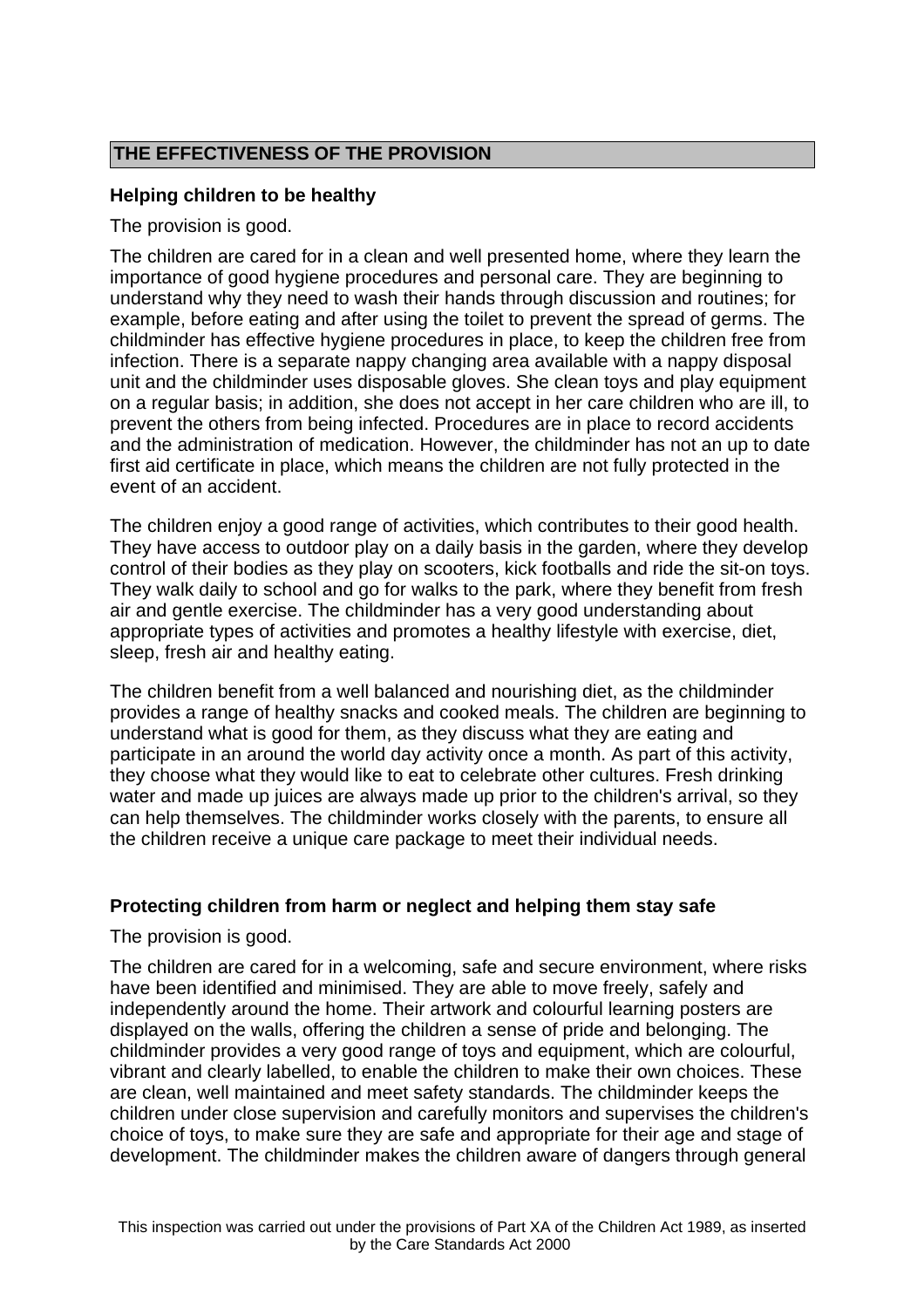conversations and daily routines. For example, she reminds them not to climb on the furniture in case they get hurt, to be careful when handling the scissors, not to open the doors or answer the telephone and they regularly practise fire drills. The childminder has a good understanding of child protection procedures. She could recognise the possible signs and symptoms of abuse, which may indicate a child is being abused and is fully aware of whom to report her concerns to.

### **Helping children achieve well and enjoy what they do**

The provision is good.

The children have many opportunities to develop an extensive range of skills and progress very well in all areas in a stimulating, exciting and interesting environment. They are extremely confident and show very good levels of self-esteem; they move freely and independently from activity to activity, selecting what they want to play with. The children enjoy themselves, as they are provided with a range of meaningful activities that stimulate their curiosity, such as a treasure box filled with various media. The children feel and explore brush bristles, cotton wool, wood, plastic and wool, using their senses to describe how things feel. They have opportunities to play with a range of media, such as sand, water, paint and pasta to promote their imagination and creative skills. The children develop their small muscle control as they thread beads onto laces, use glue sticks, scissors and cutters with play-dough. They access books independently from low shelving and the childminder incorporates times into the day for story telling, listening and singing to nursery rhymes and dancing to music.

The childminder has a good knowledge of how children learn and fully participates in the children's play, knowing when to stand back to let their own play develop. The childminder responds immediately to the children's needs. They benefit from her very strong support, as good quality conversation flows between the childminder and the children. She asks them open ended questions to make them think, developing their communication and social skills effectively. The childminder meets the children's needs, as she gets to know them well and provides resources that she knows they enjoy, such as Noddy books. The younger children are fully supported with lots of cuddles and interaction and the warm relationships they have with the childminder.

## **Helping children make a positive contribution**

The provision is good.

The children's individual needs are fully met, because the childminder takes the time to get to know the children and their families. The children are provided with a vast range of meaningful activities and resources, which teach them about the wider world, such as dressing up clothes, ethnic figures, books, puzzles, posters and musical instruments. They learn about their local community and environment, as they visit the library, woods and beaches and develop an understanding of life-cycles. The children investigate natural ways to keep slugs off of the seedlings and plant vegetables, herbs and flowers.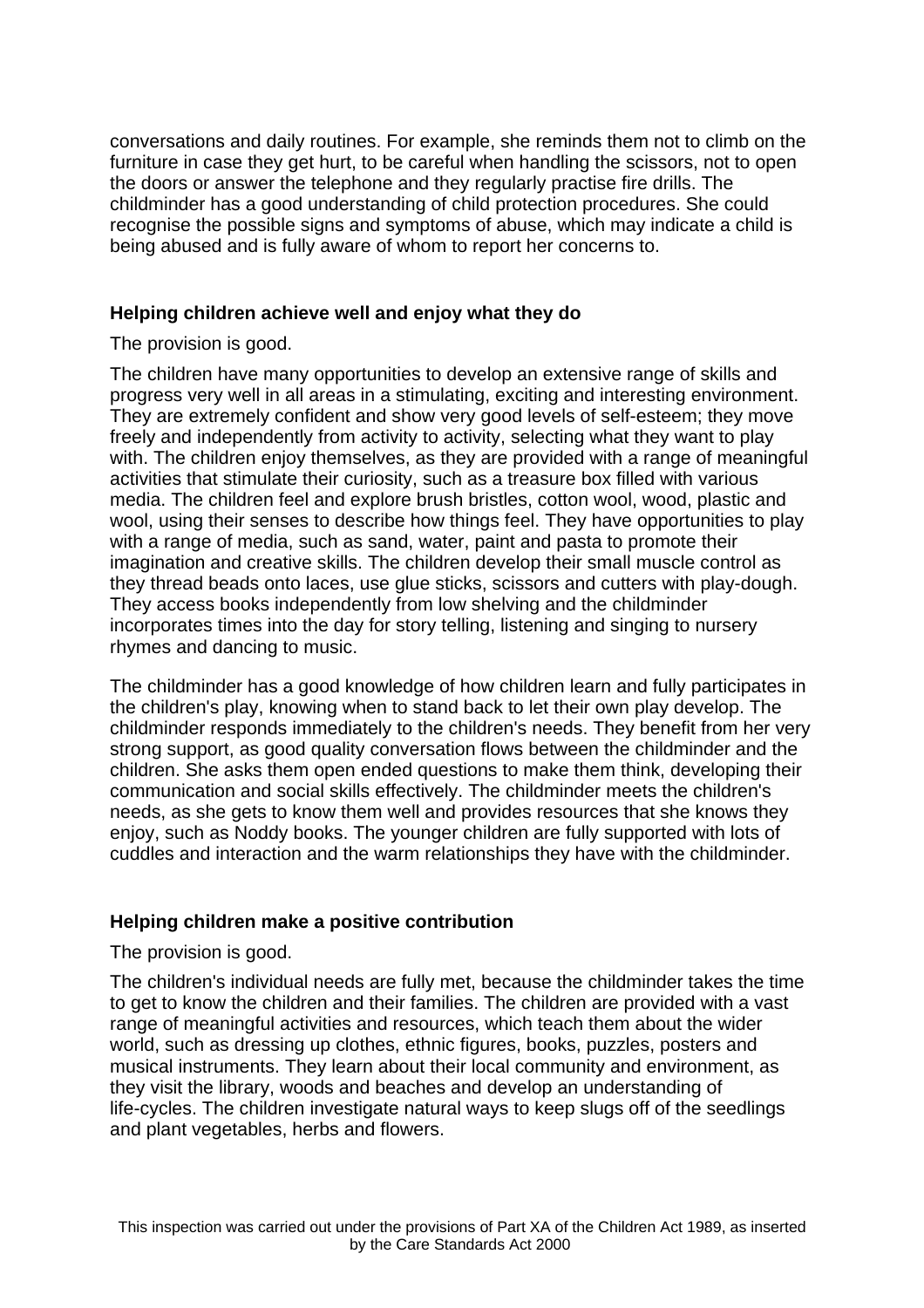The childminder maintains a positive approach to caring for children with special needs and deals with unwanted behaviour in a calm and consistent manner. The children behave extremely well, because they are kept fully occupied and know exactly what is expected from them. They are constantly praised, given cuddles, smiles and reward stickers, which supports their self-esteem and helps to develop good behaviour. The childminder gives clear explanations to the children in a language they understand; the strategies she uses are fully discussed with the parents, although these are not recorded to ensure a consistent approach. The children benefit from good partnership with the parents; the effective two way sharing of information on a daily basis ensures the children's individual needs and continuity of care are met. The childminder keeps the parents informed about her businesss, through the prospectus and written policies, which outline the varying aspects of her practice. All documentation is shared and co-signed as required.

## **Organisation**

The organisation is good.

The children benefit from a well organised, safe, secure and stimulating environment, where most policies and procedures are implemented effectively by the childminder. However, the childminder's first aid certificate has expired, which impacts on the children's safety. The children's well-being is promoted because information is shared with the parents, to keep them well informed about the childminder's service and their child's activities. The children are confident, happy and relaxed in their environment, they move freely around the setting, accessing toys and resources independently. The children enjoy their time with the childminder, because resources and activities are planned well and provide significant challenges. Most of the required documentation is in place, signed by the parents and stored securely to maintain confidentiality.

The childminder meets the needs of the range of children for whom she provides.

### **Improvements since the last inspection**

Since the last inspection, the provider has re-organised play provisions by storing them on shelving and in storage boxes. This ensures all children can access the resources and make their own choices. Building work has been completed on the property; therefore the children can now access the garden safely. The provider ensures that the children's times of arrival and departure are clearly recorded and she has sought written permission from parents to seek medical advice or treatment. The implementation of these procedures safeguards the children's health and safety.

### **Complaints since the last inspection**

There have been no complaints made to Ofsted since the last inspection.

The provider is required to keep a record of complaints made by parents, which they can see on request. The complaints record may contain complaints other than those